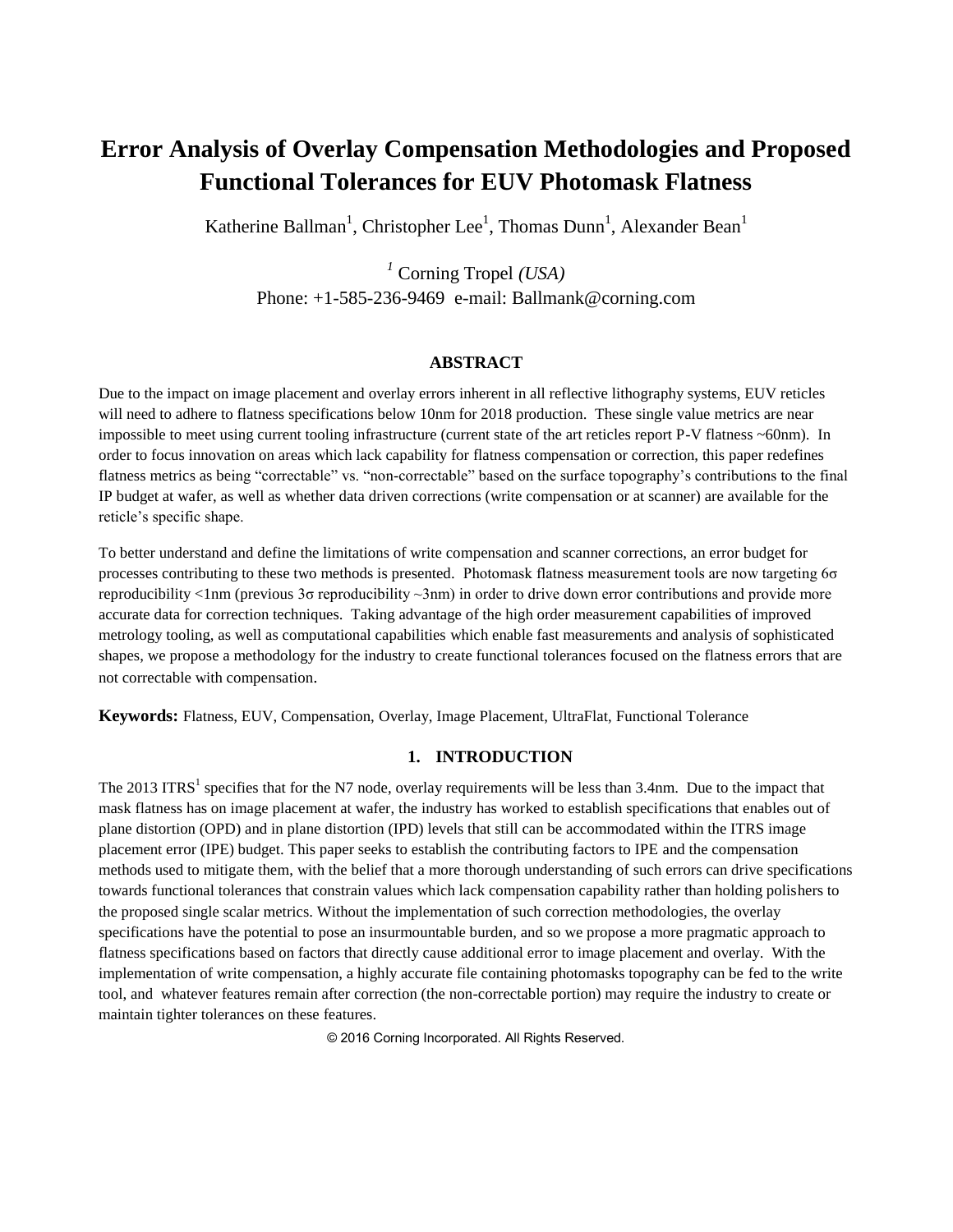Process developments from blank manufacturers have greatly decreased flatness and bow contributions to the reticle, however the processes used can induce spatial frequencies that leave the final reticle flatness above the required specifications, impacting final image placement/overlay, and ultimately wafer yield. Write compensation<sup>2-6</sup> remains a promising methodology to mitigate these flatness errors, however understanding the capabilities and limitations of this approach are necessary in order to meet future overlay specifications.

#### **1.1 EUV Flatness Definition**

It is important to note that the flatness specifications for EUV masks differ from those of optical photomasks<sup>1</sup>. Optical photomask flatness is reported as the difference between the highest and lowest point on the reticle surface following the removal of the least squares plane. The dominant factor in the second order is film stress, which for EUV lithography is removed during the scanners clamping process<sup>7</sup>. For EUV masks the flatness data is fitted with a  $2^{nd}$  order polynomial (equation 1), which is then removed from the raw flatness data. The final P-V flatness is then determined from the residual of that resulting surface following the removal of the second order fitted polynomial. The quality area for the flatness calculation is the pattern area (132x104mm). Since pattern rotation is used for defect mitigation for EUV masks it is necessary to apply a quality area that covers both possible orientations, X and Y.

$$
\frac{\text{ITRS Flatness Calculation}}{Z_{fit} = a + bX + cY + dXY + eX^2 + fY^2} \qquad (1)
$$
\n
$$
Z_{Front\_Residuals} = Z_{Front} - Z_{Fit\_Front} \qquad (2)
$$
\n
$$
Flatness_{ITRS} = Z_{Residuals} [Max] - Z_{Residuals} [Min] \qquad (3)
$$

An example of the global flatness calculation for an EUV mask is shown below in Figure 1 for the measurement of the backside of an uncoated EUV reticle. The bow and slope specifications are calculated over a 142x142mm area as specified by the ITRS. The bow is the amplitude of the best fit sphere over the  $142x142$  area, and is calculated from the raw data. The slope is calculated only for the backside of the mask, and is reported as the maximum angular variation calculated over 20x20mm window stepped across the 142x142mm area.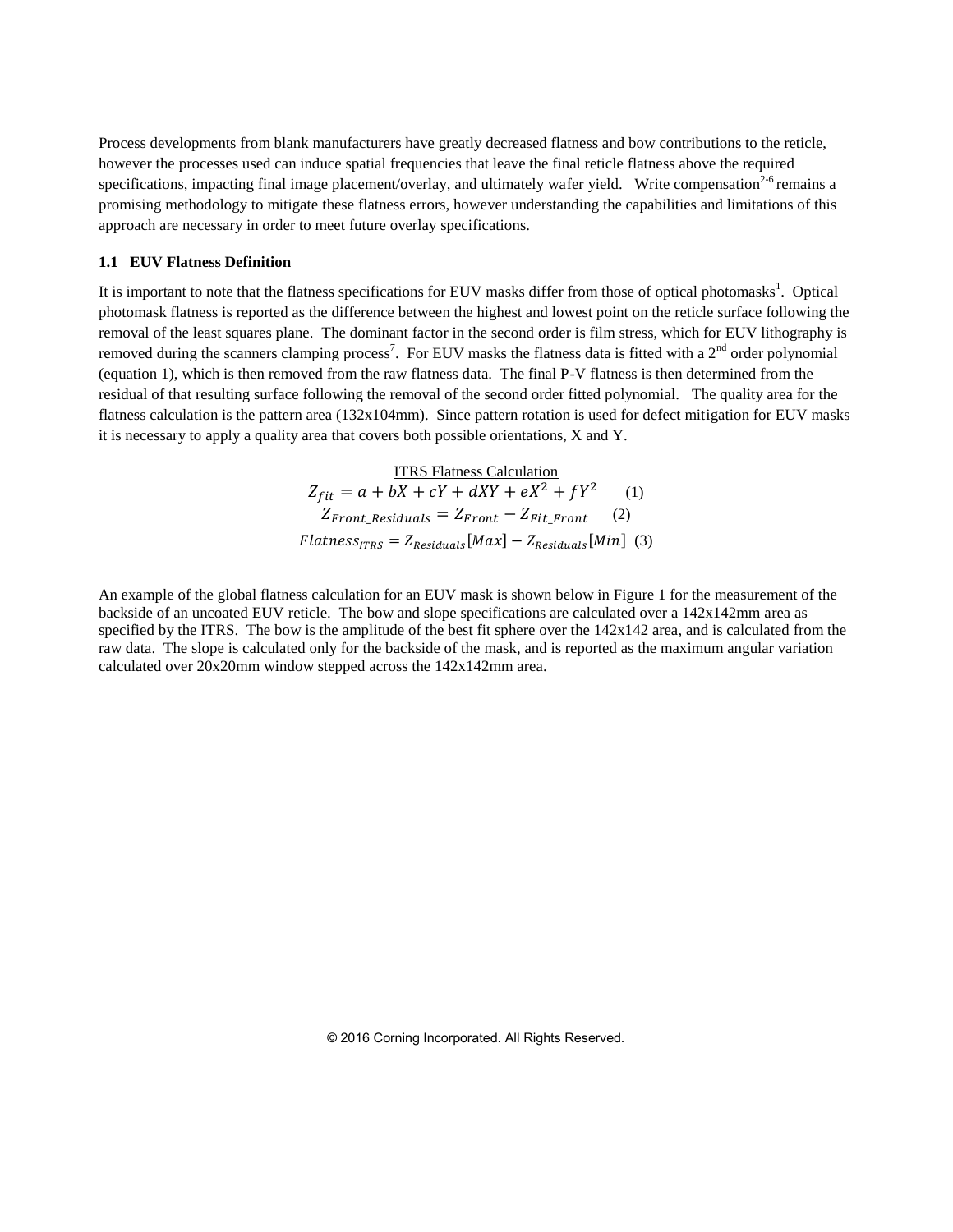

**Figure 1: Current method of global flatness calculation as described by the ITRS**

## **1.2 OPD and IPD**

Out of plane distortion occurs when the patterned plane of the mask is shifted, resulting in incoming incident rays traversing through an additional amount of space, and offsetting the final pattern. This height variation can be caused by the bow of the reticle, either from the blank or from non-uniform chucking, and can also occur due to variations in the thickness of the photomask. The relationship between the pattern shift at wafer and the reticles height variation during chucking is shown in Figure 2 with the magnitude calculated in equation (4).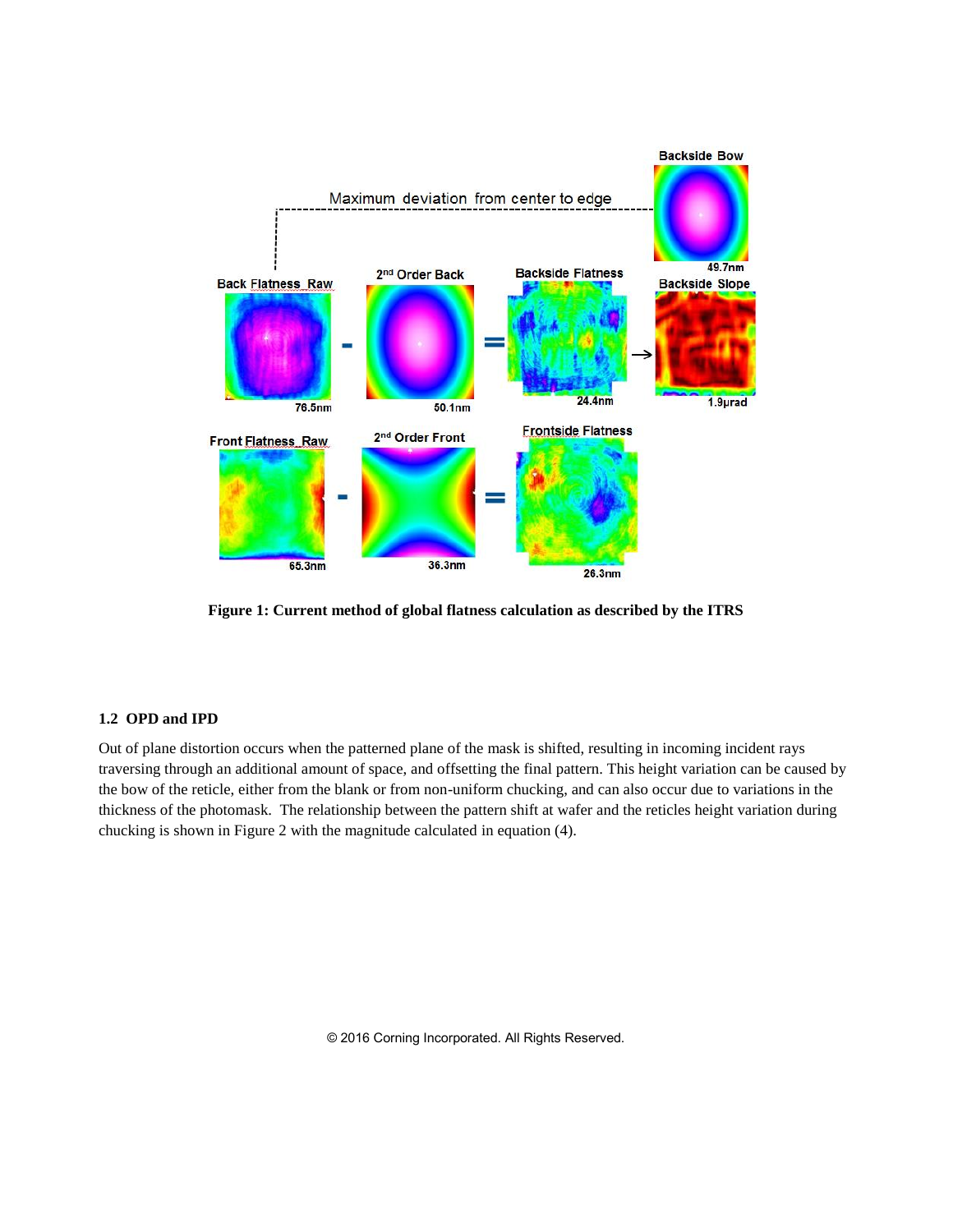Out of Plane Distortion (OPD)



**Figure 2: OPD schematic example from photomask non flatness<sup>3</sup>**

 $\Delta x = \Delta z * \tan \phi * M$  (4)

In-plane distortion is caused by differences in the chucking mechanisms between the print tools and the scanner. The location of the pattern features shift during chucking depending on the clamped state of the mask. The direction and magnitude of this shift depends on the location of the neutral surface, as well as the slope of the reticle surface and is described in Figure 3 with the magnitude indicated in equation (5).



$$
\Delta x = k * \frac{\partial z}{\partial x} * M * T \tag{5}
$$

The location of the neutral surface (NS), k in equation (5), is typically shown as some fraction of the photomask thickness, T, and is dependent on the individual stresses of each layer on both the front and the backside of the photomask<sup>2</sup>. The neutral surface will shift during mask fabrication, so accurate models must be developed in order for correction tables to be successfully implemented<sup>4</sup>.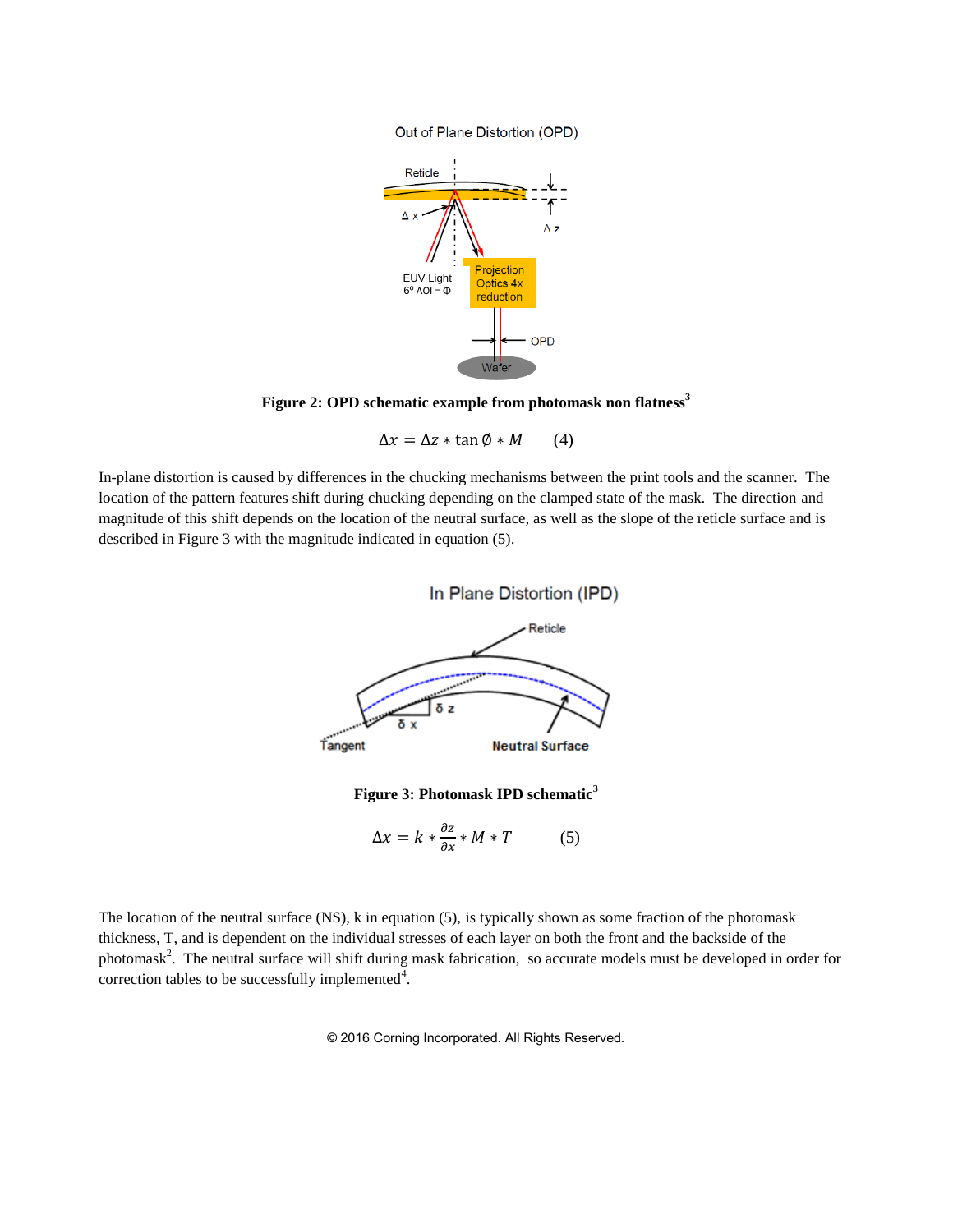As the industry pushes forward, extending EUV technology capabilities, the necessity for larger acceptance angles has prompted the application of anamorphic lenses as a solution to enable better resolution without having to drastically decrease field size. The use of 8x reduction optics would favorably impact OPD and IPD as each of these distortions scale with the magnitude of the reduction optics, however only the scan axis will be reduced by 8x while the other axis will remain at 4x. Since the substrate orientation is currently determined by defect avoidance it is unlikely that the rotation of the mask would be taken into consideration for flatness related errors, in addition to the fact the scan axis orientation is unknown at the time of blank flatness measurements.



## **Figure 4: The location of the neutral surface, as well as the magnitude of the reduction optics impacts the resulting IPD (\*the midway point is depicted here for illustration purposes in section 2.1)**

### **1.3 Straw Man Budget**

The ITRS specifies a node's overlay requirement as some percentage of a technology's minimum half-pitch feature size. Of that minimum overlay requirement, some percentage of the error is allocated to OPD and IPD in the forms of flatness and slope specifications.

The 2013 ITRS initially proposed an 8x magnification change for insertion starting in 2019 (17nm node). With this magnification, the road map calculates the flatness and backside slope limits to be 29nm and 1.0 µrad respectively. These calculations however are based on the 8X magnification, and not anamorphic magnification, which has 8x magnification in the scan axis only. As discussed in previous sections, it is unlikely that topography related specifications will be broken into X and Y components. As such, the industry's topographic specifications will need to be based off the 4x axis since it is the more stringent of the two magnifications.

ASML's NXE scanner roadmap for sub 8nm resolution<sup>8</sup> also shows more aggressive overlay requirements for EUV's lower nodes, with the 13nm node requiring overlay < 1.1nm. Extending the latest published ITRS specifications with the current NXE technology road map, a straw man budget for proposed flatness, and slope specifications is shown below in Table 1 using the same calculations as the ITRS.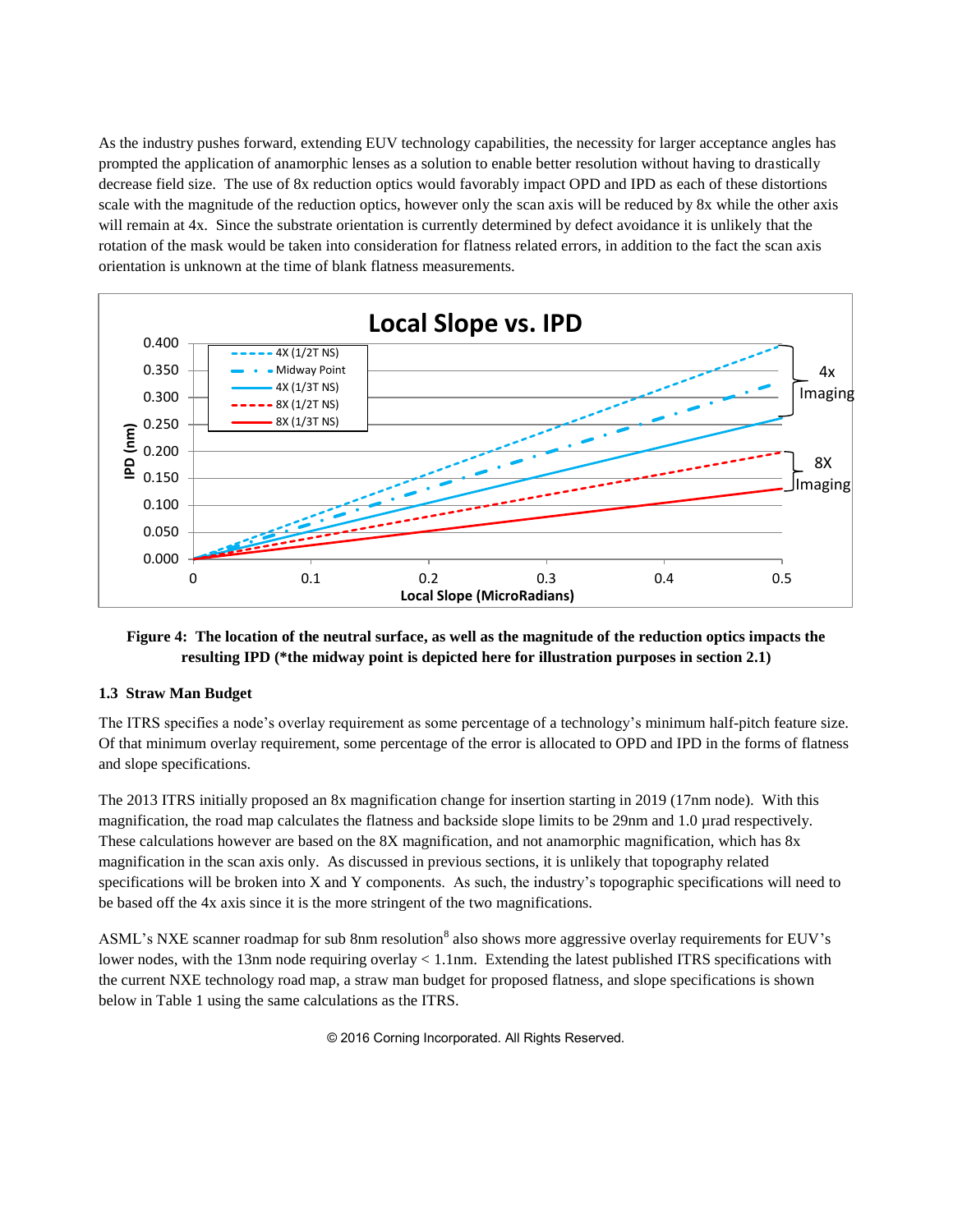| <b>Node</b>    | <b>Resolution</b> |                              | <b>2013 ITRS</b> | 2013 ITRS No Mag<br><b>Change</b> | <b>ITRS+ NXE</b><br>RoadMap |
|----------------|-------------------|------------------------------|------------------|-----------------------------------|-----------------------------|
| <b>N10</b>     | 22nm              | <b>Budgeted Overlay (nm)</b> | 4.4              | 4.4                               | 3.0                         |
|                |                   | Image Placement (nm)         | 2.6              | 2.6                               | 1.8                         |
|                |                   | Flatness (nm)                | 25.0             | 25.0                              | 17.1                        |
|                |                   | Slope (urad)                 | 0.8              | 0.8                               | 0.6                         |
| N7             | 16nm              | <b>Budgeted Overlay (nm)</b> | 3.4              | 3.4                               | 1.5                         |
|                |                   | Image Placement (nm)         | 3.0              | 1.9                               | 0.9                         |
|                |                   | Flatness (nm)                | 28.9             | 18.0                              | 8.6                         |
|                |                   | Slope (urad)                 | 1.0              | 0.6                               | 0.3                         |
| N <sub>5</sub> | 13nm              | <b>Budgeted Overlay (nm)</b> | 2.6              | 2.6                               | 1.4                         |
|                |                   | Image Placement (nm)         | 2.3              | 1.6                               | 0.8                         |
|                |                   | Flatness (nm)                | 22.3             | 15.0                              | 8.0                         |
|                |                   | Slope (urad)                 | 0.7              | 0.5                               | 0.3                         |
| N <sub>5</sub> | 10nm              | <b>Budgeted Overlay (nm)</b> | 2.0              | $\overline{2}$                    | 1.2                         |
|                |                   | Image Placement (nm)         | 1.8              | 1.2                               | 0.7                         |
|                |                   | Flatness (nm)                | 17.2             | 11.0                              | 6.9                         |
|                |                   | Slope (urad)                 | 0.6              | 0.4                               | 0.2                         |
| N3             | 7nm               | <b>Budgeted Overlay (nm)</b> | 1.4              | 1.4                               | 1                           |
|                |                   | Image Placement (nm)         | 1.3              | 0.9                               | 0.6                         |
|                |                   | Flatness (nm)                | 12.1             | 8.0                               | 5.7                         |
|                |                   | Slope (urad)                 | 0.4              | 0.3                               | 0.2                         |

**Table 1: Photomask topography strawman budget based on 2013 ITRS and NXE roadmap**

The values shown in Table 1 depict the extrapolation of the previously published ITRS results in combination with the NXE technology roadmap. These specifications exemplify flatter results than the current champion masks being produced for EUV development and manufacturing.

## **2. PROPOSED FLATNESS METHODOLOGY**

There are a number of factors that feed into the budgeted overlay. Figure 5 below shows the key contributors to the overall requirements broken down by where in the process they take place. This paper focuses on the highlighted segments of the figure.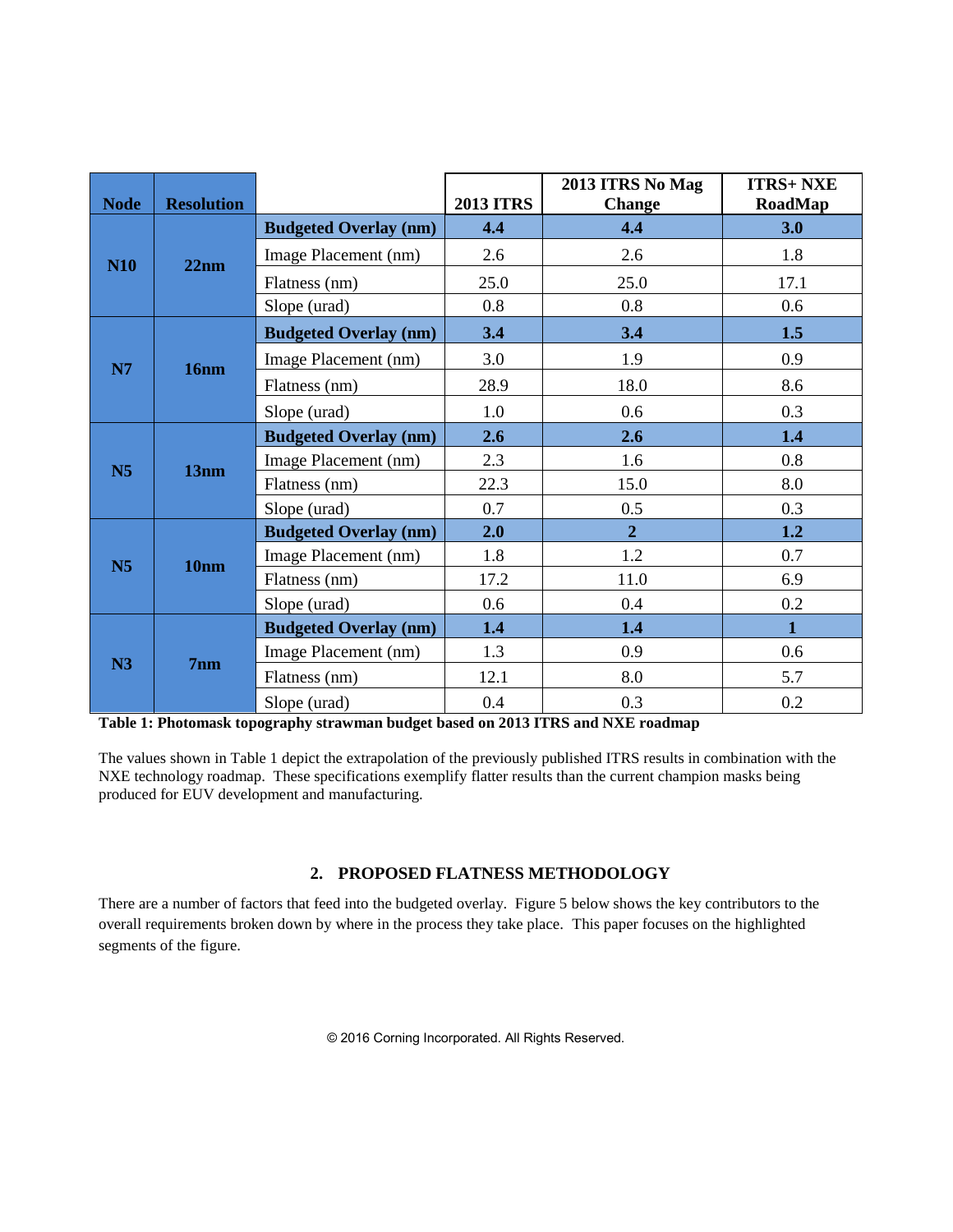

**Figure 5: Fishbone diagram showing potential error contributors for overlay**

## **PROPOSED FLATNESS METHODOLOGY**

The current ITRS flatness calculations and tolerances are built around the assumption that write compensation will not be used. As shown in the roadmap discussion above, the industry is unlikely to be able to achieve the extremely tight levels of flatness performance required for N7 insertion, thus becomes clear that write compensation will be required. With the employment of write compensation, the requirements for flatness change significantly. This section will detail the proposed breakdown of flatness information that feeds into write compensation, and the portion that must be controlled during substrate polishing.

## **2.1 Calculations**

The current methodology for global flatness calculations takes raw data from the surface of interest (front or back) and removes the  $2<sup>nd</sup>$  order fit as a way to emulate the chucking process and better simulate the final chucked flatness of the photomask.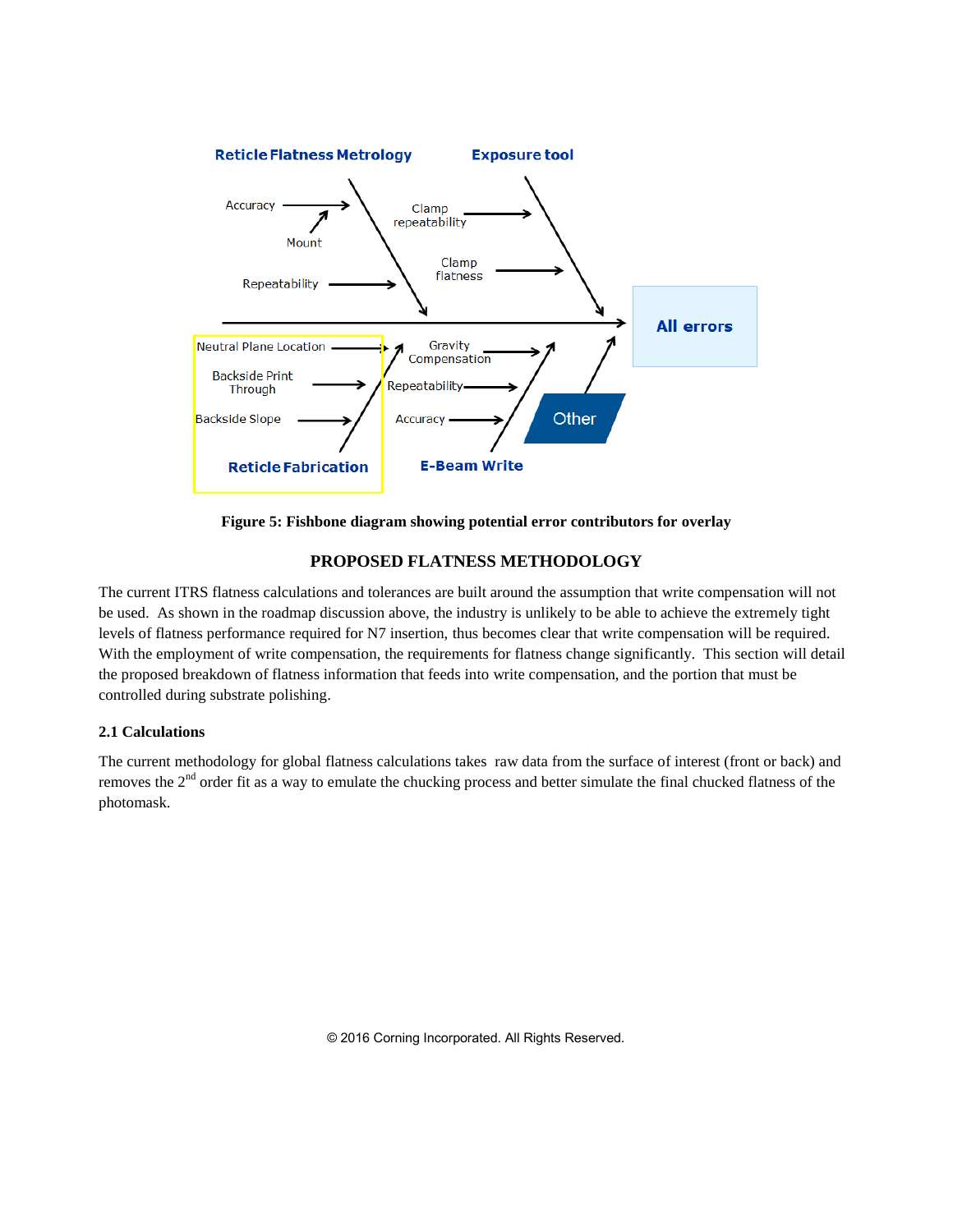

**Figure 6: Proposed back side flatness calculation based on bandpass filtering for transferable spatial frequencies**

Although discrepancies still remain as to what aspect of the backside non-flatness transfers to the front during chucking, multiple studies have demonstrated that all of the backside form up to 4th order should print through to the front side during clamping, and that frequencies falling between  $4<sup>th</sup>$  and  $10<sup>th</sup>$  order will print through to some extent<sup>9,10</sup>. Since the portion of the  $4<sup>th</sup>$  to  $10<sup>th</sup>$  order does not agree between different calculation methods, it becomes critical to minimize these backside features.

By focusing efforts on driving these mid-spatial frequencies  $(4<sup>th</sup>$  order to  $10<sup>th</sup>$  order Legendre terms) down it is then possible to decrease their potential error in write compensation. This is shown in Figure 6 where the backside bandpass map describes these mid-spatial frequencies. We suggest that the ITRS+ NXE roadmap flatness tolerance for the backside be applied only to this back side bandpass data.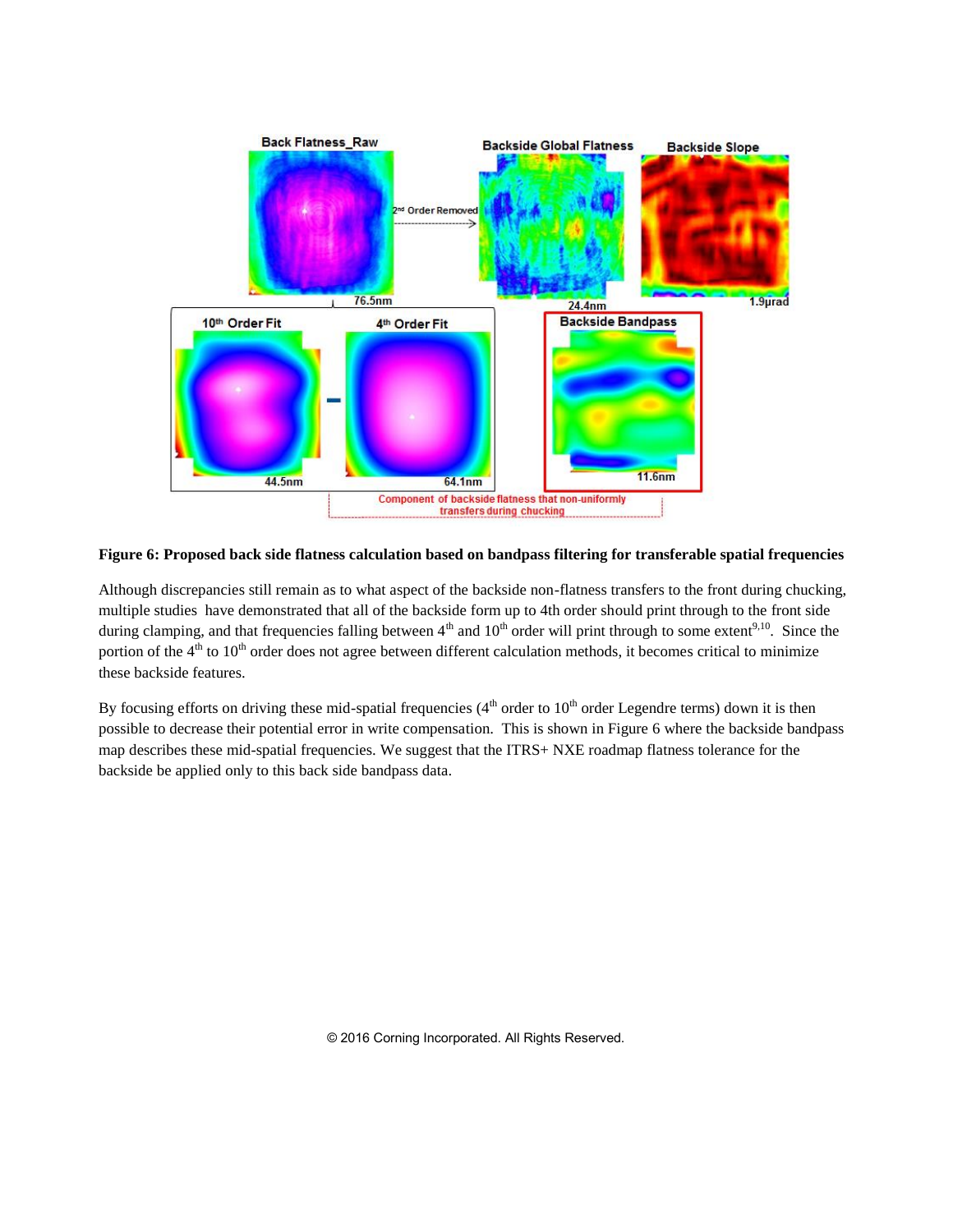

#### **Figure 7: Proposed frontside flatness calculation methodologies based on write compensation capabilities**

The front side data therefore includes the 10th order Legendre fit of the backside data in its final results to simulate the clamping state. When analyzing the simulated clamped front side topography the majority of the surface can be well characterized by a 12th order Legendre polynomial fit. Any higher order, and the change in the magnitude of the residual has little impact as the remaining structure is of a much higher frequency content, which likely cannot be write compensated. For this reason, we recommend using the 12th order Legendre fit as a feed forward for the write compensation, and assign the ITRS + NXE roadmap flatness specifications to the residual of this fit. This analysis is outlined in Figure 7. The residuals from this 12th order fit then constitute the non-correctable portion of the front side flatness, and so will need to be tightly monitored and controlled in order to limit their contribution to the final IP error at wafer.

### **2.1 Reticle Fabrication Error Analysis**

Bending of the mask due to film stress contributes to IPD and overlay error at wafer since the shape of the mask in the ebeam writer differs from the clamped shape resulting from the electrostatic chuck (ESC). The precise location of the neutral plane depends upon the specific film stack of the reticle and must be calculated prior to patterning since compensation is applied before e-beam write. Changes to the film stack affect the location of the neutral surface as well as the stress distribution. The location of the neutral surface, the magnification of the system, and most importantly the magnitude of the backside slope all contribute to the final IPD, and as such must be minimized when possible either through process development or compensation.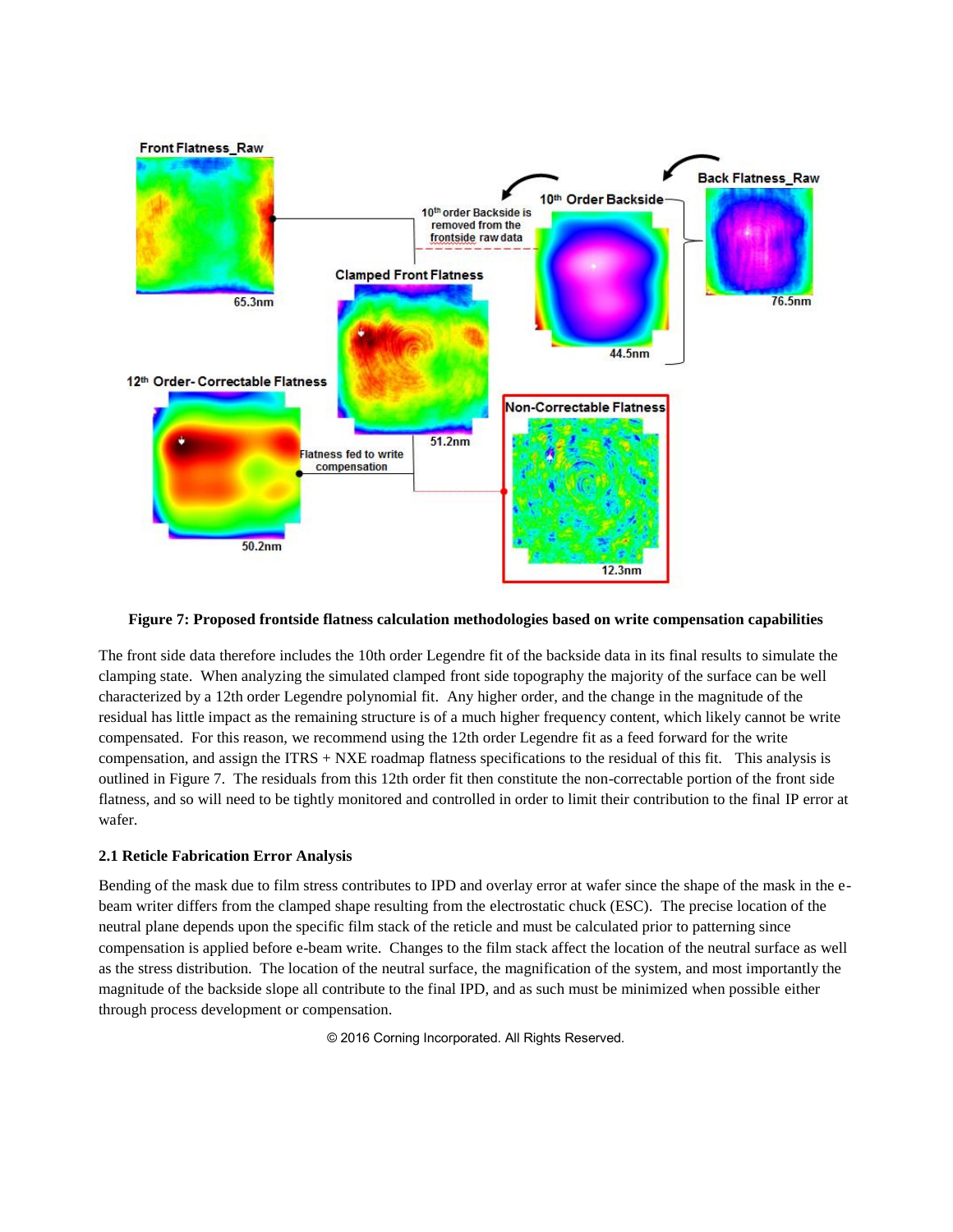For the **N7** node (16nm HP) the local slope must be less than 0.3μradians. As discussed in previous sections, the IPD resulting from this slope is dependent on the location of the reticles neutral surface, and any errors in the calculation of the location of this surface would add additional IPE at wafer. At this point in time, there remains uncertainty around the "correct" value for the location, however most models place the surface somewhere between  $1/2T$  and  $1/3T<sup>4</sup>$ . For the sake of our critical budget calculations shown below in Table 2, we have placed the NS at the midway point between these two values (Figure 4). At this location, assuming the 0.3 μradian specification has been met, the IPD value is 0.2nm. The largest possible IPE from this NS location is the difference between the two extremes of the possible NS positions ( $1/2$  and  $1/3$ ) which is  $\pm 0.04$  m. This error would be included in the data file generated for the write tool; however it is a relatively small contribution.

Backside print through continues to be a concern due to the fact that current reported results still show deviations between analytical predictions and FEA (either of which would be used for compensation). The general consensus is that higher spatial frequencies, greater than  $10^{th}$ , order are not transmitted<sup>9, 10</sup>, however lower frequencies have the potential to be fully transmitted depending on specific material properties. In order to better accommodate the nonreproducible portion of backside print through, the industry would be best served to address  $4<sup>nd</sup>$  through  $10<sup>th</sup>$  order spatial frequencies present on the backside of the mask. The backside print through and slope reported in Table 2 were determined using the previously prescribed method of using a bandpass filter  $(10<sup>th</sup>$  order-4<sup>nd</sup> order) and assuming the residual fully prints through to the front side of the mask. To perform these calculations, as well as those for the front side error contribution, an EUV substrate with roughly 70nm of shape was used.

| <b>Resulting Image Placement</b><br><b>Error</b> | <b>Value at Reticle</b><br>(nm) | Value at wafer<br>(nm) | correctable<br>(nm) | non-<br>correctable |
|--------------------------------------------------|---------------------------------|------------------------|---------------------|---------------------|
| <b>Reticle Fabrication</b>                       |                                 |                        |                     |                     |
| Backside Slope (IPD) (µradians)                  | $0.30$ $\mu$ radians            | 0.24                   | 0.20                | 0.04                |
| Backside Print through (OPD)                     | 24.40                           | 0.61                   | 0.61                | 0.29                |
| Frontside Flatness (OPD)                         | 26.30                           | 0.66                   | 1.26                | 0.31                |

**Table 2: IPE analysis for reticle fabrication error contributors for write compensation** 

Table 2 summarizes potential IP errors which could result for different steps from reticle fabrication through final exposure in the scanner. Compensation techniques may be limited in scope for certain errors, and so factors which contribute such errors must be driven down through tightened tolerances, and greater process development. The values reported are from current literature, empirical data, or some combination of both. It should be noted that much of the research conducted on these issues occurred around 2009, and many of these numbers reported could be outdated. It will be necessary for the industry to re-investigate some of these contributors and determine their current impact to the IPE.

### **3. SUMMARY**

© 2016 Corning Incorporated. All Rights Reserved. Using the new proposed flatness methodology demonstrated in this paper it is possible for polishers to reach the IPE budget needed for photomask blank flatness while adhering to the industry's strict IPE budget. Under the current specification for the ITRS, polishers have been held accountable to reach single digit nanometer values for reticle flatness, a feat which they are unlikely to accomplish at a reasonable cost. With the adoption of write compensation, these specifications can be drastically loosened on the substrate and will hold polishers to set of metrics that focus on features which cannot be compensated at write. Rather than having to drive the global flatness of the entire reticle down,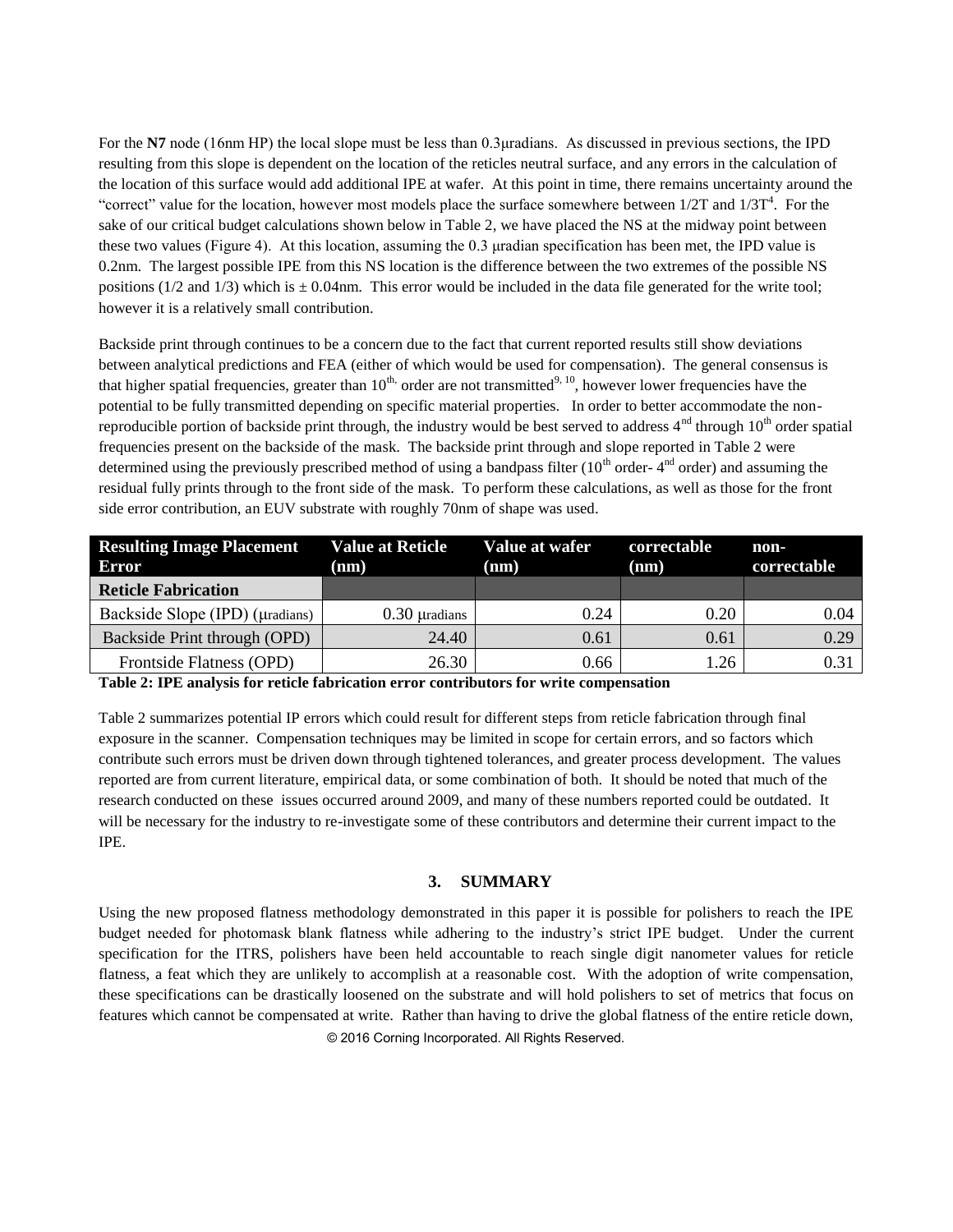the substrate non-flatness that must be considered is then the "non-correctable" component which is dominated by mid to high spatial frequency features on the front side induced during polish, as well as the non-flatness of the  $10^{th}$ -4<sup>th</sup> order backside fitted flatness results which add unpredictability to the final IP error at wafer. In theory there should be room to loosen the specifications for slope as well, however at this point in time we do not have a proposal for the magnitude to which these specifications could be relaxed. Consideration must also be given to the fact that although flatness induced errors may be mitigated by write compensation, OPD will still likely be limited by the depth of focus of the scanner.

In this paper we have discussed the reticle fabrication process' contributions to overlay, however the rest of the contributors on Figure 4 need to be characterized, and focus further work on the largest remaining error sources. Research is currently being conducted further understanding errors related to the exposure tool, flatness metrology and ebeam write, and will be provided in future publications.

Write compensation is a key tool for enabling EUV's advancement and successfully achieving continually tightening flatness IP and overlay specifications. The use of high accuracy flatness data for feed forward corrective pattern placement has historically shown promising results. By understanding what aspects of substrate topography can and cannot be corrected at mask write, a better set of tolerances can be established that enable the industry to meet all the stringent requirements for successful adoption of EUV to high volume manufacturing.

## **4. ACKNOWLEDGEMENTS**

We wish to thank John Zimmerman of ASML for extending his knowledge and expertise on this subject matter. Without all of the hours of his contributed efforts this paper would not have been possible.